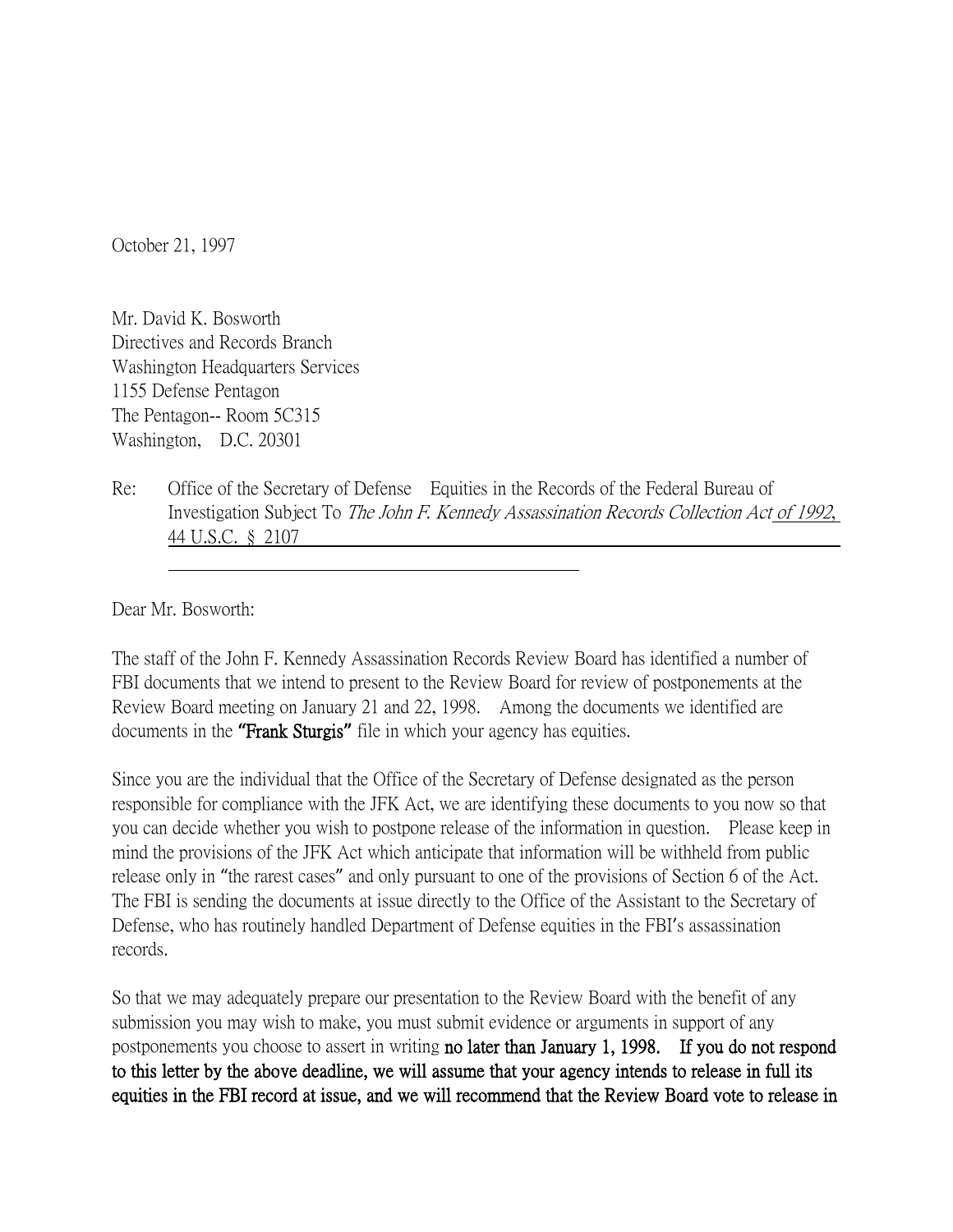## full your agency**'**s equities in the record.

In many of the FBI documents with third agency equities, we believe that the third agencies could, consistent with their current guidelines for JFK assassination-related information, consent to full release of the information at issue.